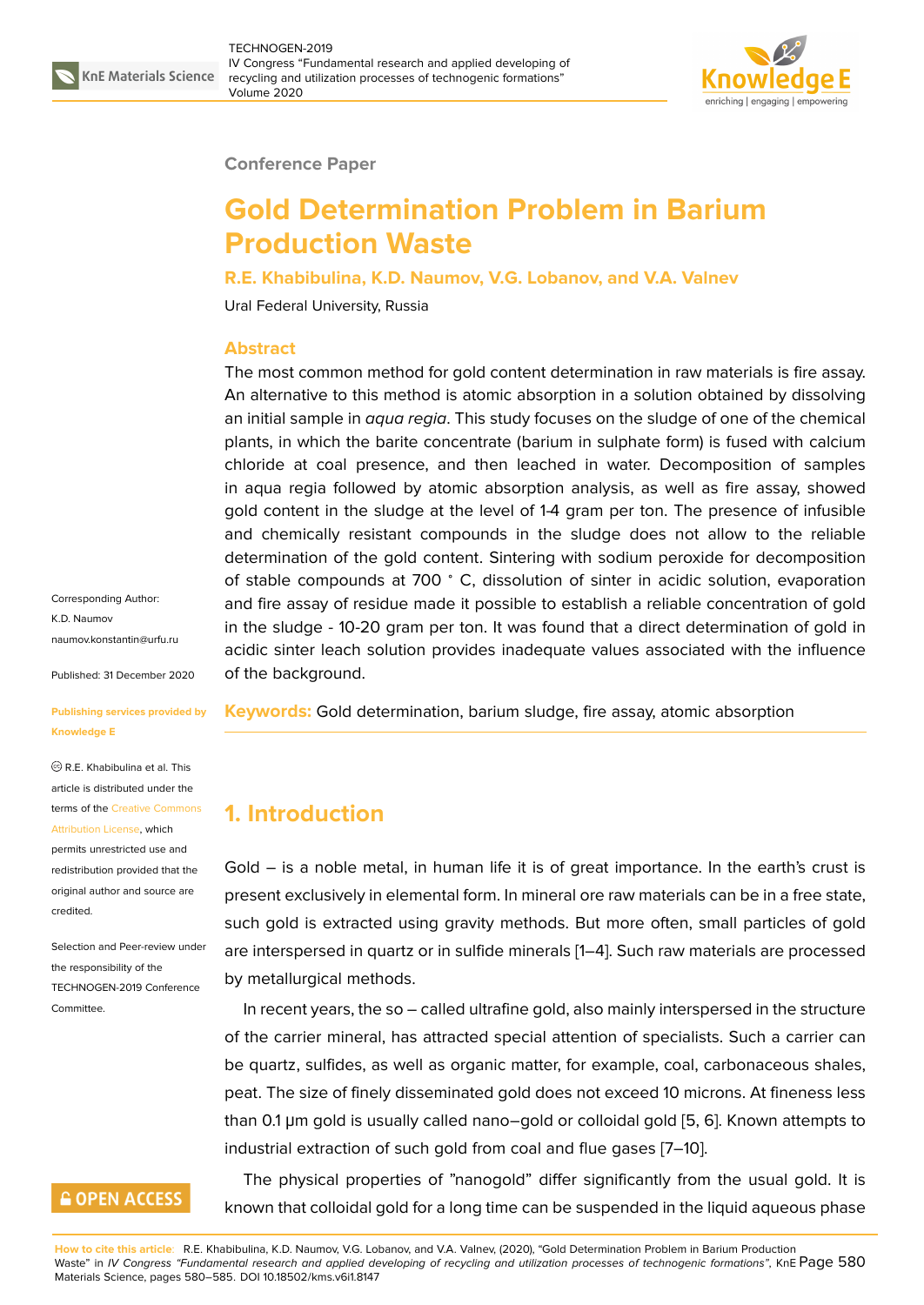and in slag melts [11], passes through any filtering materials, and easily sublimates with increasing temperature [12]. The special properties of gold significantly complicate its extraction and do not allow to correctly assess the content of both the raw material and technological pro[du](#page-4-4)cts.

A reliable assessment [of](#page-4-5) the true gold content of minerals is an important and difficult task. It is known that several methods of analytical determination of gold in raw materials are used. The most common method is fire assay, which consists in melting a sample of ore or concentrate with fluxes (soda, borax, alkali) that provide liquid slag [13, 14]. Lead oxide and a reducing agent are introduced into the charge; at temperatures above 900-1000 <sup>∘</sup>C, lead is reduced, which collects gold and settles to the bottom of the crucible. After separation of the noble metals from lead by weighing or s[pe](#page-4-6)[ctra](#page-4-7)l methods, the mass is determined and the content in the initial sample is calculated. This method allows to reliably determine how the fact of the presence of gold, and evaluate its content. However, if the composition of the charge is incorrectly selected and the conditions of the operations used are unsuccessful, the determination will be incomplete. There are numerous publications that testify to the loss of gold in the analysis with exhaust gases and slag during smelting [15].

An alternative to the gravimetric method, as the final stage of the fire assay analysis, is the atomic absorption determination of gold in a solution obtained by dissolving the initial sample or intermediate smelting product. Mode[rn](#page-5-0) instruments make it possible to correctly determine gold at a concentration of less than 0.1 mg/dm $^3.$  The method is based on spraying the test sample with compressed air in a burner flame, while the ions of the metal being determined are atomized. The "atomic cloud" is illuminated by a beam of light from a special lamp that emits light of a certain wavelength. The absorption of this radiation by excited atoms, proportional to the concentration of the metal in an aliquot, registers the photomultiplier. Like fire assay, atomic absorption analysis may be accompanied by various kinds of systematic errors. If assay analysis is most often characterized by underdetermination, then atomic absorption can give a deviation both towards underdetermination and a result that is ten times higher than the true content. The reasons for obtaining overstated results are the subject of special studies.

### **2. Gold Determination**

The object of the experiments in this work was the tailings of one of the chemical plants, in which the barite concentrate is fused with calcium chloride in the presence of coal:

$$
C + BaSO4 + CaCl2 = BaCl2 + CaS + CO2,
$$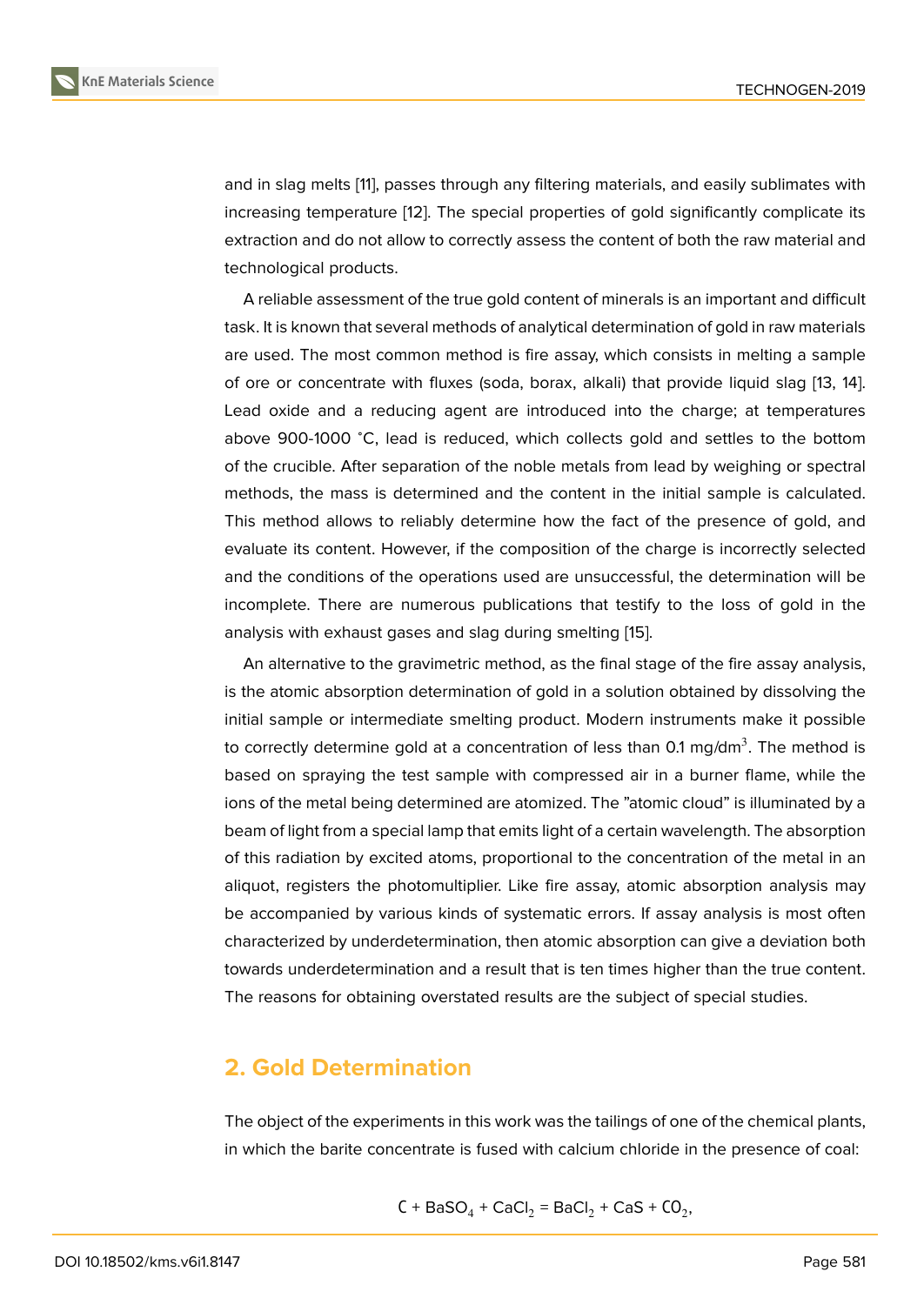The cake is leached in water, the BaCl $_2$  solution is filtered off and processed to produce marketable products, and the undissolved residue is stored in dumps. The sludge consists mainly of two-water calcium sulfate, calcium hydroxide, unreacted BaSO $_4$  and carbon. According to preliminary data, the sludge may contain gold introduced into the process by the initial components. Decomposition of samples in solutions of "aqua regia" and subsequent atomic absorption determination made it possible to obtain results from 1 to 4 g of gold per 1 ton of sludge. When using assay analysis in traditional modes, approximately the same indicators are recorded. Since the main components of the sludge are refractory and heat-resistant compounds  $\mathsf{CaSO}_4$ ,  $\mathsf{BaSO}_4$ , the production of liquid slag is difficult. This circumstance was the basis for doubts about the reliability of the results of preliminary analyzes.

It is assumed that the opening of samples of sludge in aqua regia does not provide a complete transfer of gold to the liquid phase. The reasons for the inaccessibility of gold to the effects of aqua regia are being studied. As an alternative, the efficiency of sintering of a sample with sodium peroxide, subsequent decomposition of cake in acidic solutions, and atomic absorption determination of gold in the final solution were tested [16]. In accordance with the methods recommended in this and other sources [8] for the analysis of such gold-containing raw materials, 1 g weighed samples were mixed with 1 g of sodium peroxide and sintered at a temperature of 700 <sup>∘</sup>С for 1 hour. The resulting [spe](#page-5-1)cs were cooled, crushed and leached with an acidic solution. The soluti[on](#page-4-8)s after the necessary dilution were analyzed on an Analytik Jena novAA 300 spectrometer. Selected results of the analyzes obtained using the method used are shown in Table 1.

| No | Sample weight, q | Solution volume,<br>$\text{cm}^3$ | Estimated Au content in the<br>sludge, g/t |  |  |
|----|------------------|-----------------------------------|--------------------------------------------|--|--|
|    | 10               | 250                               | 226.8                                      |  |  |
| 2  |                  | 50                                | 265.5                                      |  |  |
| 3  |                  | 70                                | 271.0                                      |  |  |
| 4  |                  | 23                                | 230.0                                      |  |  |
| 5  |                  | 33                                | 286.8                                      |  |  |

| TABLE 1: Sludge analysis results by sintering |  |  |  |  |
|-----------------------------------------------|--|--|--|--|
|-----------------------------------------------|--|--|--|--|

The estimatedgold content is ten times higher than the results obtained by traditional methods. It is important that the data from parallel experiments strongly depended on the conditions and had a large discrepancy. At the same time, evaporation of the indicated solutions with a high gold content and fire assay analysis of the precipitates obtained in this way showed lower results than in the direct analysis of solutions, but significantly higher than the direct fire assay analysis of the initial slurry. These figures from 10 to 20 g/t – can be regarded as close to the actual indicators. In this regard, the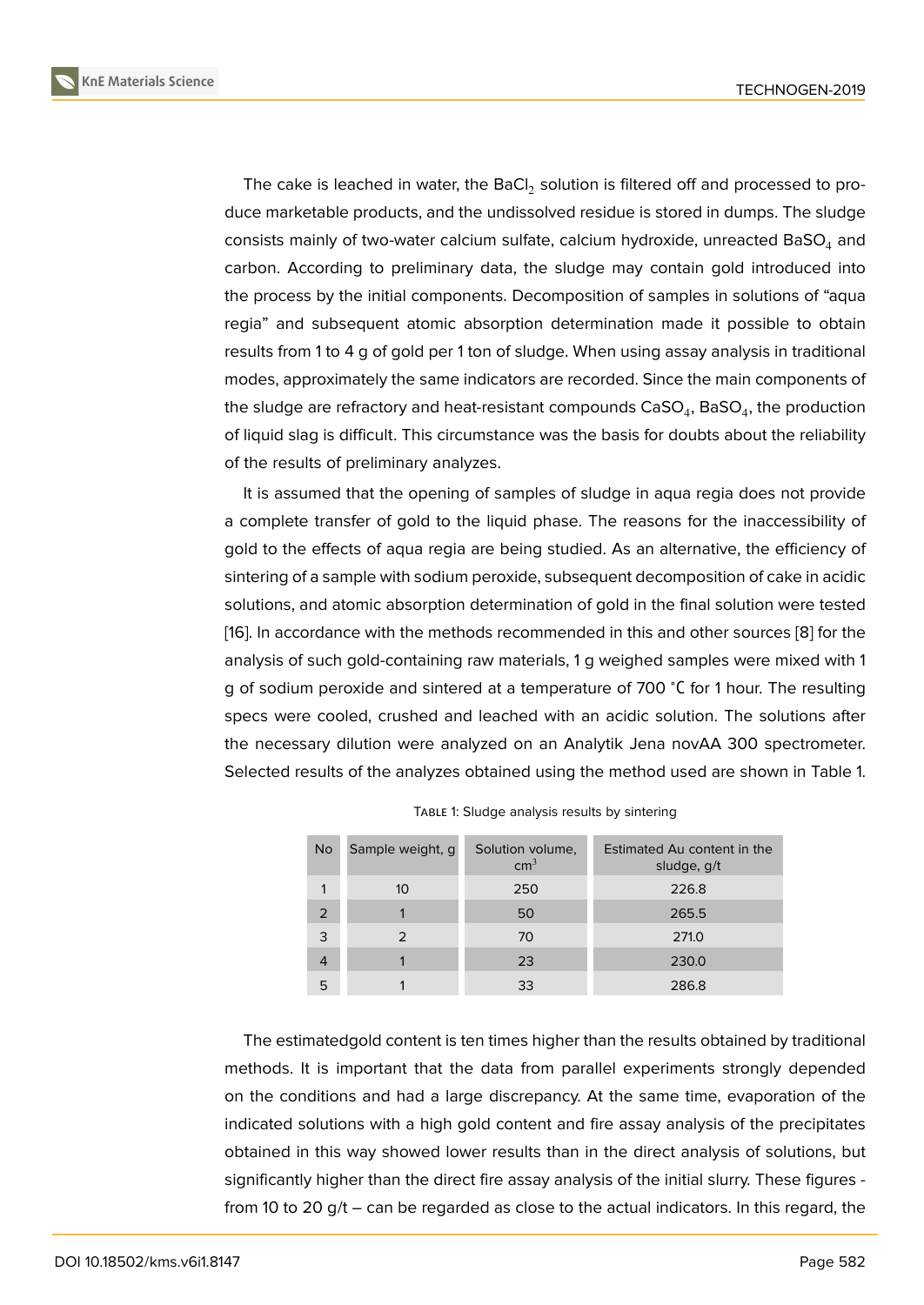problem of identifying the sources of error arises. Clarifying studies have shown that the reasons for obtaining pseudo-high results in the analysis of solutions of acid dissolution of cakes are several factors and, above all, the large background of  $Na<sup>+</sup> Ba<sup>+2</sup>$  and  $Ca^{+2}$  ions, the characteristic lines of the spectrum of which are superimposed on the gold spectrum, thereby introducing an error. In addition, at very high contents of these salts, crystallizing precipitates are deposited on the burner nozzle, which leads to a decrease in the flame intensity or distortion of its shape, and introduces additional errors. Additional dilution of the studied aliquots was not correlated with the obtained results. It was of interest to elucidate the quantitative effect of the background characteristics of alkali metals, primarily those that are present in solutions of the decomposition of cakes - Na and Ba on the results of atomic absorption gold. In these situations, it is recommended to use the additive method.

Na<sup>+</sup> cations in the form of NaCl salt were introduced to concentrations of 0.8; 2.4 and 4 g/dm $^3$  into a solution prepared from a standard gold sample with a gold content of 1.07 mg/dm<sup>3</sup>. If necessary, pH aliquots were adjusted with hydrochloric acid. The analysis data were compared with the true gold content and the error was calculated, the results are shown (Figure 1). In another series of experiments, the effect of Ba<sup>2+</sup> ions were evaluated, and the BaCl $_2$  reagent was used.



**Figure** 1: The effect of the concentration of Na<sup>+</sup> and Ba<sup>2+</sup> on the results of determination of gold in solution at its true content - 1.07 mg/dm $^3$  and a pH of 2.7

An analytical study of the solutions was carried out, the background of which simultaneously included sodium, barium, and calcium. The results obtained are ten times higher than the true gold content.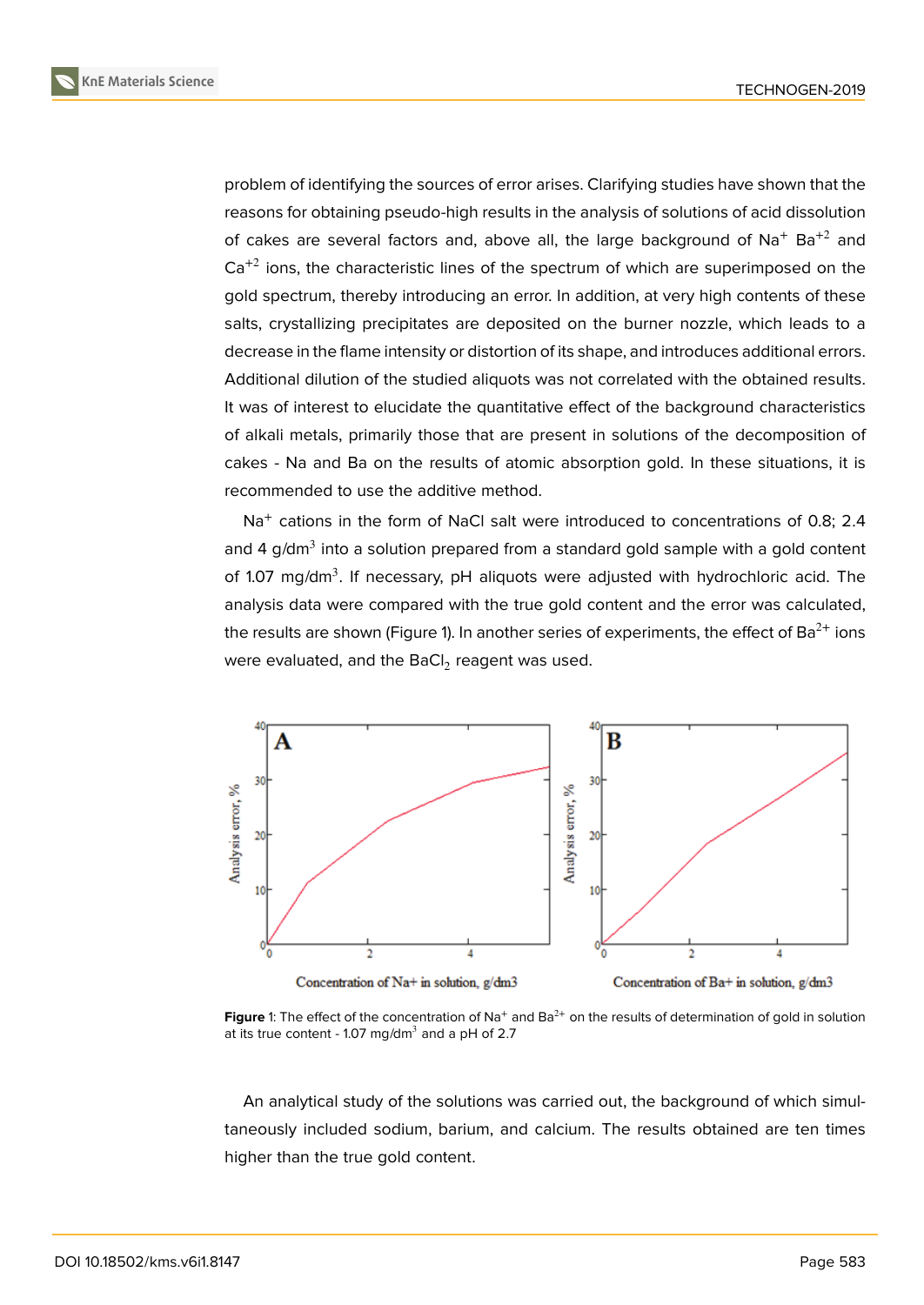

## **3. Conclusions**

The true gold content in the slurry of chemical production significantly exceeds the indicators obtained using traditional methods. The reasons for obtaining high "apparent" indicators of atomic absorption determination of gold in solutions is the background of alkali metals. The greatest error in atomic absorption analysis of gold-containing solutions is introduced by barium.

### **References**

- <span id="page-4-0"></span>[1] Kotlyar, U. A. (2005). Metallurgia Blagorodnih Metallov. Moscow: Ruda I metalli, p. 432.
- [2] Maslenitskii, I. N. (1987). Metallurgia Blagorodnih Metallov. Moscow: Metallurgia, p. 366.
- [3] Bredihin, V. N. (2009). Blagorodnie Metalli. Donetsk: DonNTU, p. 525.
- <span id="page-4-1"></span>[4] Adams, M. D. (2005). *Advances in Gold Ore Processing*. Boston: Elsevier, p. 1028.
- <span id="page-4-2"></span>[5] Savitskii, E.M. (1984). *Blagorodnie Metalli*. Moscow: Metallurgia, p. 592.
- <span id="page-4-3"></span>[6] Seredin, V. V. (2007). *Raspredelenie i uslovia formirovania blagorodnometalnogo orudnenia d uglenosnih vpadinah.* Moscow: *Geologia rudnih mestorozdenii* p. 3-36.
- [7] Kuzminih V. M. (2009). *Formi nahozdenia i pereraspredelenia zolota po fazam pri goreii uglei / Innovacionnie processi v tehnologii kompleksnoi ecologichesko bezopasnoi pererabotke mineralnogo I netradicionnogo siria*. Novosibirsk: Ruda I metallic, p. 274-276.
- <span id="page-4-8"></span>[8] Patent RU 2245931. Sposob opredelenia soderzhania zolota v zolotosoderzhashem sirie / Kuzminih V. M. and Churzina L.A., published February 20, 2014.
- [9] Patent RU 93803. Ustanovka dlia izvlechenia zolota iz dimovih gazov. Kuzminih V. M., *et al*. published May 10, 2010.
- [10] Patent RU 155764. Ustroistvo dlia izvlechenia zolota iz dimovih gazov pri sgoranii prirodnih uglei. Kuzminih V. M., *et al*., published December 20, 2015.
- <span id="page-4-4"></span>[11] Shvecov, V. A. (2006). Probirnii analiz pri razvedke zolotorudnih mestorozhdenii. (Diss. Doct. Tehn. nauk. Irkutsk, 2006). Kamchatka State Technical University.
- <span id="page-4-5"></span>[12] Meretukov, M. A. (2013). Nanogeohimia I nanomineralogia zolota. *Gornii zhurnal*, pp. 13-19.
- <span id="page-4-6"></span>[13] Barishnikov, I. F. (1968). *Probootbiranie I analiz blagorodnih metallov: spravochnoe rukovodstvo dlia laboratorii*. Moscow: Metallurgia. p. 398.
- <span id="page-4-7"></span>[14] Patent RU 2288288. Sposob probirnogo opredelenia zolota d rudah I produktah ih pererabotki. Serebrznii, B. L., *et al*, published November 27, 2016.